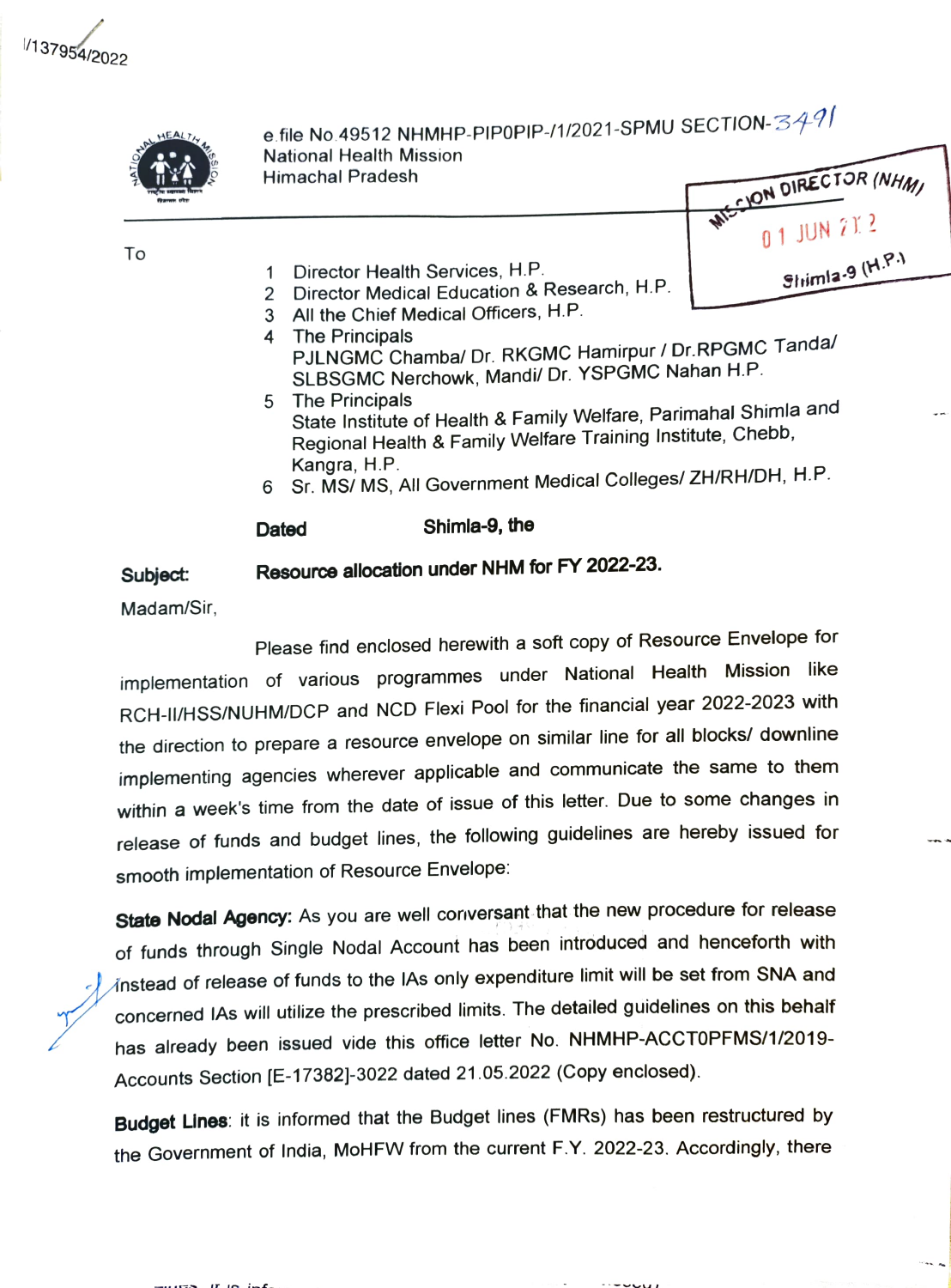are 9 vertical columns comprising DBT, Infrastructure (Old & New), Drugs & Supplies, Diagnostics, Capacity Building, ASHA Incentives, Other Operating Costs (OOC). IEC, Planning & Surveillance/Research and 199 horizontal li

Funds under Free Drugs and Diagnostics: In view of changed financial procedure the funds under Free Drugs and Diagnostics which was earlier released through DME and DHS. now will be allocated to the lAs. The beneficiaries under JSSK, JSY, NPY etc will not be deprived from their due benefits for want of funds if the allocated expenditure limit has been exhausted. The lAs shall place the demand for additional funds from SHQ through proper channel. The expenditure including JSSK against these programmes will be booked under Free Drugs and Diagnostics.

Untied fund: Due to implementation of expenditure through limit system now henceforth with the expenditure on account of untied fund at various level will be booked on actual basis and not on transfer basis as per earlier practice.

Salary of Staff: The salaries of NHM staff posted in the office of Medical Superintendents and Principals of Medical Colleges has been allocated to respected CMO at district level. Similarly, MO incentive will also be disbursed from the Office of Chief Medical Officer concerned.

It is also impressed upon that while incurring expenditure for implementation of various activities, the financial discipline and guidelines may be kept in view and the expenditure may be incurred strictly as per Gol guidelines after observing all requisite codal formalities in conformity with the financial discipline and delegation of financial powers and expenditure be booked through SNA account PFMS portal, please.



Copy to:

Endst No. As above Dated Shimla-9, the

1. The Principal Secretary (Health), Government of Himachal Pradesh for information, please.